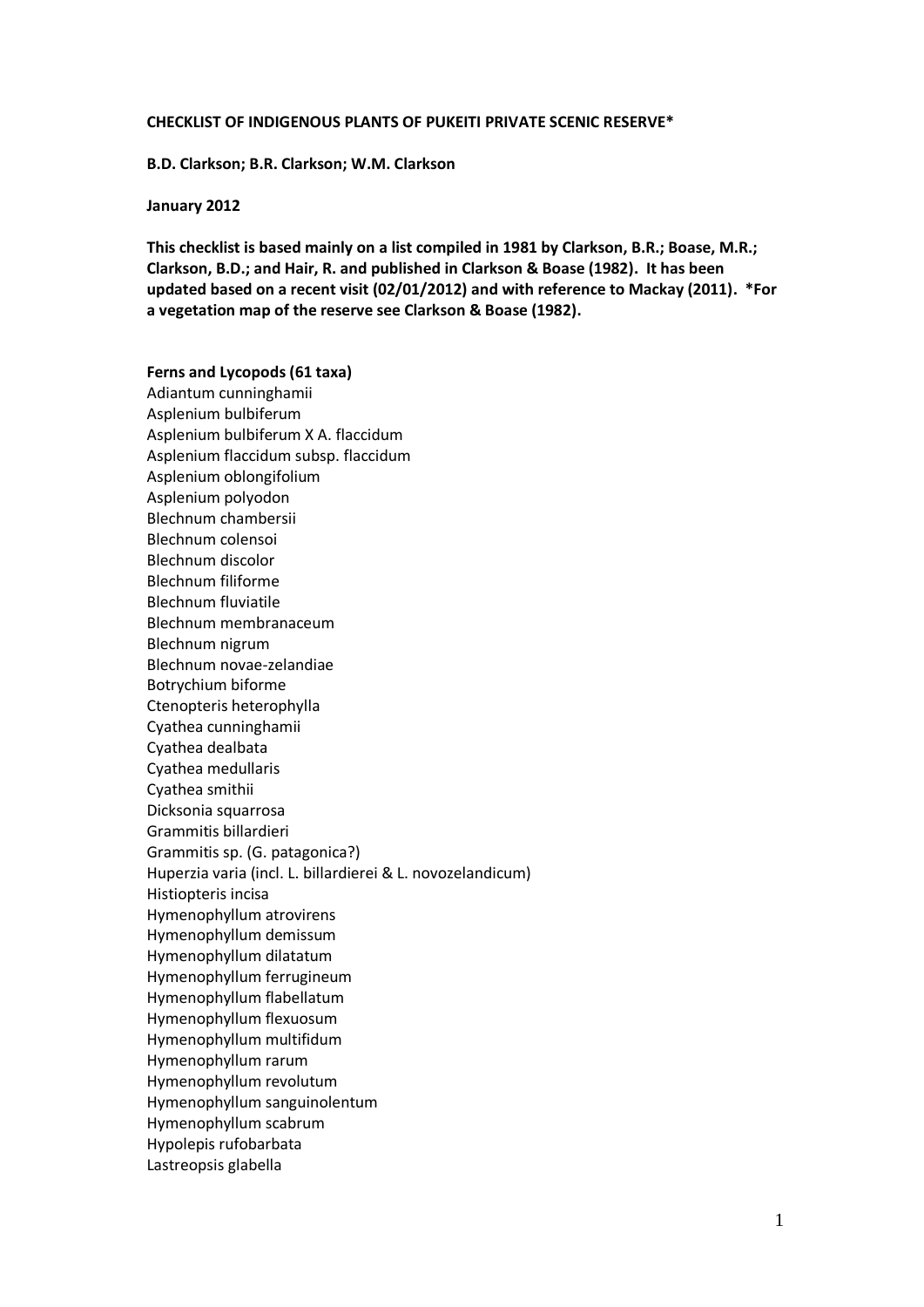Lastreopsis hispida Leptopteris hymenophylloides Leptopteris superba Lindsaea trichomanoides Loxogramme dictyopteris Lycopodium scariosum Lycopodium volubile Microsorum pustulatum Microsorum scandens Paesia scaberula Polystichum silvaticum Pneumatopteris pennigera Pteridium esculentum Pteris macilenta Pyrrosia eleagnifolia Rumohra andiantiformis Sticherus cunninghamii Tmesipteris elongata Tmesipteris tannensis Trichomanes elongatum Trichomanes reniforme Trichomanes strictum Trichomanes venosum

#### **Orchids (2 1 taxa)**

Caladenia sp. Drymoanthus adversus Earina aestivalis (Mackay 2011) Earina autumnalis Earina mucronata Ichthyostomum pygmaeum Microtis aff. unifolia (Mackay 2011) Microtis unifolia Nematocerus hypogaeum (Mackay 2011) Nematocerus longipetalum (Mackay 2011) Nematocerus rivulare Nematocerus trilobum Singularybas oblongus Orthoceras novae -zeelandiae (Mackay 2011) Pterostylis banksii Pterostylis cardiostigma (Mackay 2011) Pterostylis aff. montana Pterostylis irsoniana Thelymitra longifolia Thelymitra aff. longifolia (Mackay 2011) Winika cunninghamii

# **Monocot herbs and grasses (2 5 taxa)**

Astelia fragrans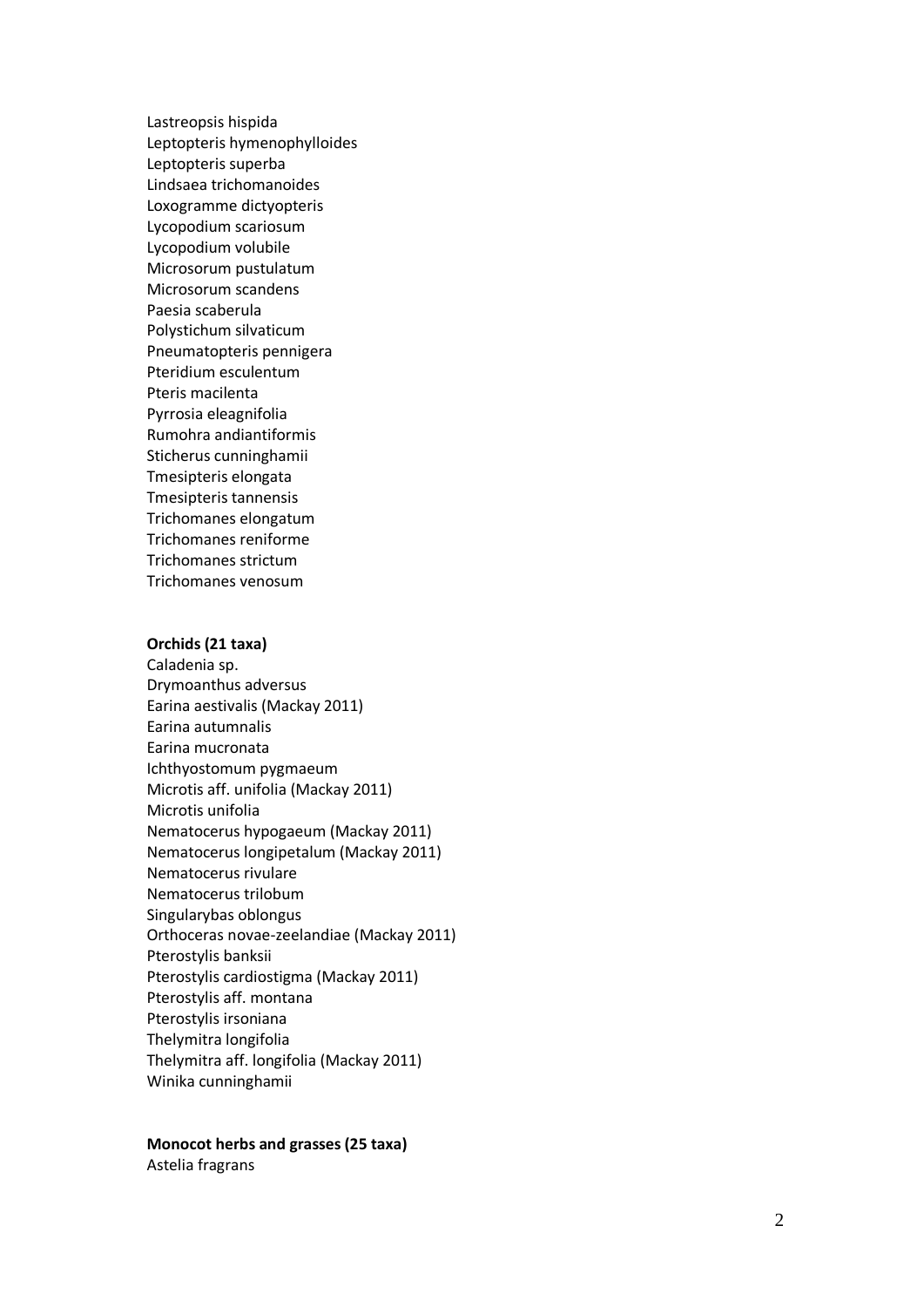Astelia solandri Carex dissita Carex secta Collospermum hastatum Collospermum microspermum Cortaderia fulvida Cyperus ustulatus Dianella nigra Eleocharis gracilis Gahnia setifolia Isolepis reticularis Juncus edgariae Juncus pallidus Juncus planifolius Juncus sarophorus Libertia micrantha Microlaena avenacea Microlaena stipoides Poa anceps Rytidosperma gracile Schoenus maschalinus Uncinia banksii Uncinia ferruginea Uncinia uncinata

## **Dicot herbs (3 4 taxa)**

Anaphalioides bellidioides Anaphalioides trinervis Acaena anserinifolia Cardamine debilis agg. Centella uniflora Dactylanthus taylorii (R Hair 1959) Epilobium brunnescens Epilobium nerteroides Epilobium pedunculare Epilobium rotundifolium Euchiton audax Euchiton collinus Euchiton limosus Euchiton sp. (Mackay 2011) Gonocarpus micranthus Gunnera monoica Haloragis erecta Hydrocotyle dissecta Hydrocotyle heteromeria Hydrocotyle microphylla Hydrocotyle moschata Jovellana repens Lagenifera pumila Leptinella squalida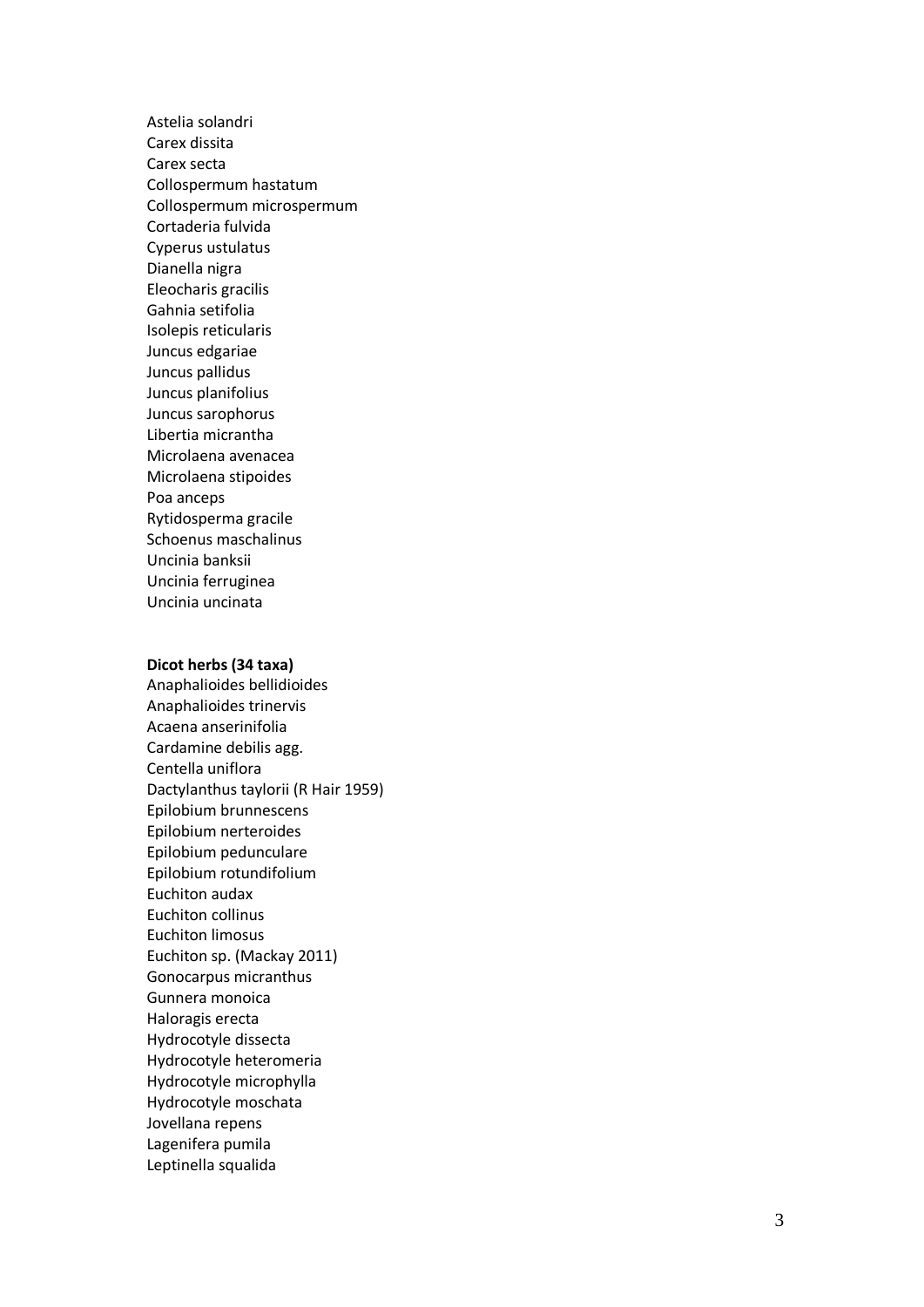Lobelia angulata Nertera depressa Nertera dichondrifolia Ourisia macrophylla Oxalis exilis Ranunculus reflexus Senecio minimus Senecio rufiglandulosus Stellaria parviflora Viola filicaulis

# **Gymnosperm trees (4 taxa)**

Libocedrus bidwillii (R Hair 1959) Dacrydium cupressinum Podocarpus cunninghamii Prum nopitys ferruginea

# **Trees and shrubs (5 5 taxa)**

Alseuosmia macrophylla Aristotelia serrata Ascarina lucida Beilschmiedia tawa Brachyglottis el aeagnifolia Brachyglottis kirkii var. kirkii Brachyglottis repanda Carpodetus serratus Coprosma dumosa (= C. tayloriae) Coprosma grandifolia Coprosma grandifolia X C. tenuifolia (Mackay 2011) Coprosma lucida (incl. C. lucida var. angustifolia) Coprosma robusta Coprosma robusta X C. tenuifolia Coprosma tenuifolia Coriaria arborea Coriaria pteridioides Cordyline banksii Cordyline indivisa Dysoxylum spectabile Elaeocarpus dentatus Fuchsia excorticata Gaultheria antipoda Geniostoma rupestre Griselinia littoralis Griselinia lucida Hebe stricta var. egmontiana Hebe stricta var. stricta Hedycarya arborea Knightia excelsa Laurelia novae -zealandiae Leptospermum scoparium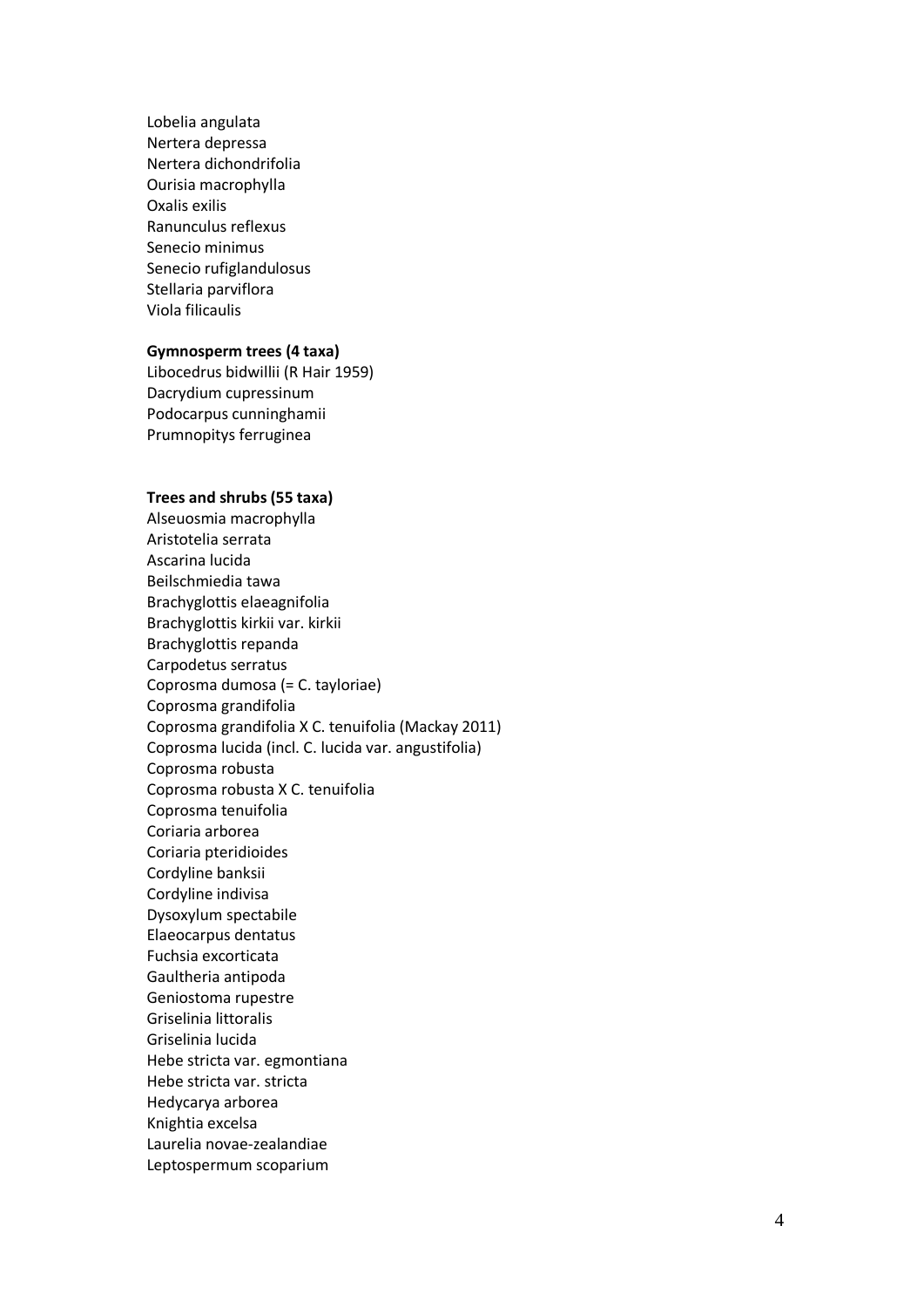Lophomyrtus bullata (Mackay 2011) Melicytus lanceolatus Melicytus ramiflorus Metrosideros robusta Myrsine salicina Nestegis cunninghamii Nestegis lanceolata Nestegis montana (Mackay 2011) Olearia arborescens Olearia rani Ozothamnus vauvilliersii Pittosporum cornifolium Pittosporum kirkii Pseudopanax arboreus Pseudopanax crassifolius Raukaua edgerleyi Syzygium maire Pseudowintera axillaris Pseudowintera colorata Rhabdothamnus solandri Rhopalostylis sapida Schefflera digitata Solanum aviculare var. aviculare

### **Climbers (11 taxa)**

Clematis paniculata Freycinetia banksii Metrosideros diffusa Metrosideros fulgens Metrosideros perforata Muehlenbeckia australis Parsonsia capsularis Parsonsia heterophylla Ripogonum scandens Rubus australis Rubus cissoides

## **Native species not indigenous to the reserve: naturalised from planting (9 taxa)**

Brachyglottis turneri (planted); indigenous to inland Taranaki/Wanganui Corynocarpus laevigatus (planted?); widespread from Maaori cultivation Elatostema rugosum (planted); common on sedimentary hill country of inland Taranaki Hoheria populnea (planted); the Hoheria indigenous to the Egmont Ecological District is H. sexstylosa

Jovellana sinclairii (Mackay 2011); naturalised from planted individuals. There are no records of this species from the Egmont Ecological District (see Druce 1973 doubtful and erroneous records); found naturally on the east coast North Island

Machaerina sinclairii (planted?); rare on ringplain e.g. near Lake Mangamahoe but common on sedimentary hill country of inland Taranaki